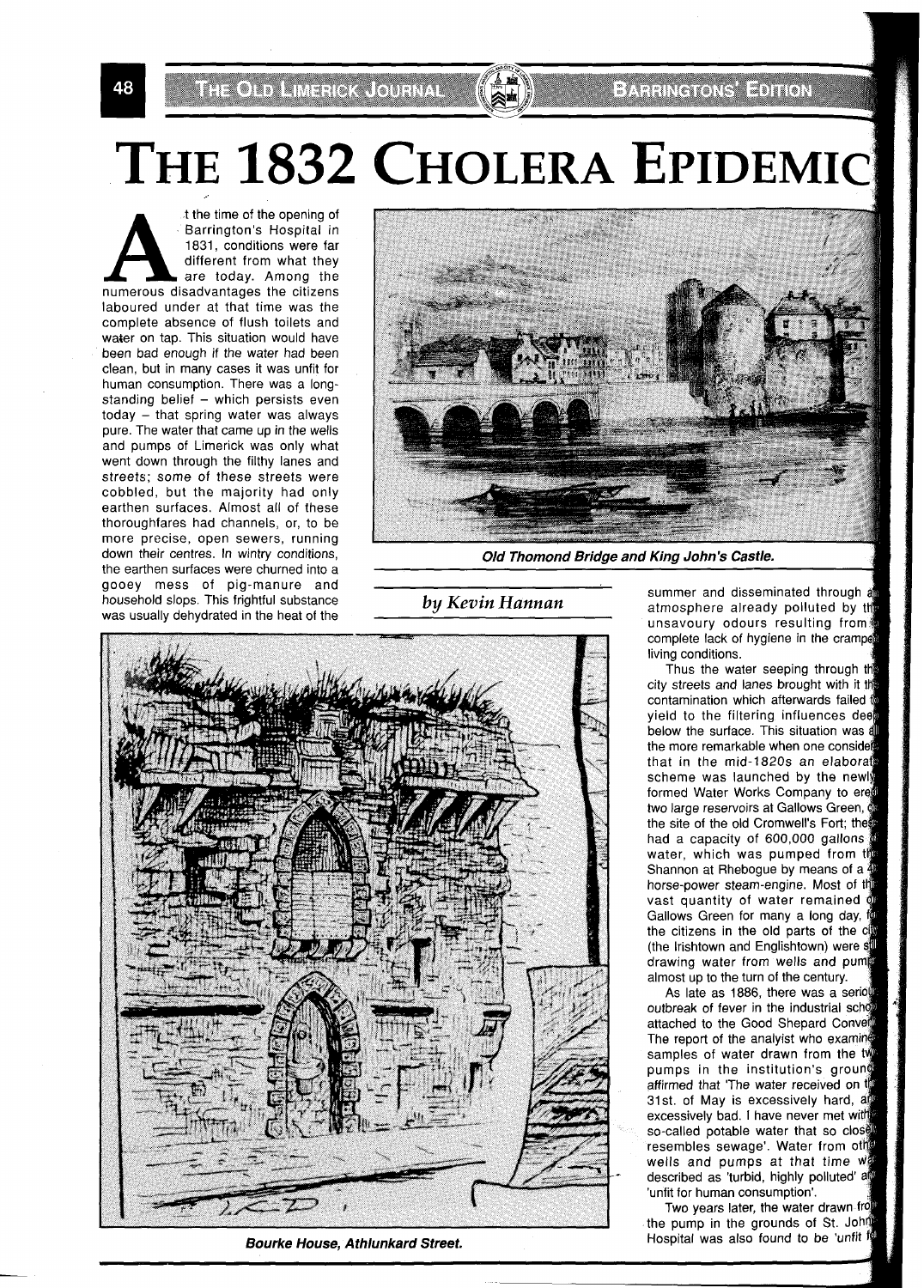### THOTO HARROTHAL

# **EXPENSIVE AND IN**

#### human consumption'.

Cholera was rampant in all built-up areas in the country during the eighteenth century; it was more or less taken for granted, and was known by many names, including the one that.  $terrorised$  everyone  $-$  the  $pla$  plague'. The word 'fever' softened the cruelty of the affliction. The dread visitation during the 1651 Cromwellian Siege is well chronicled, but for eighty years afterwards there is little mention of the scourge; in fact, it was not until St. John's Hospital was in a reasonable state of effectiveness thgt records were kept of the dreadful toll of the disease. The appalling results of the great epidemics of the 1830s and 1840s are well writtenup in our local newspapers and in Dr. John Geary's book, A Medical Report of the Nature and Progress of Fever in this District.

Curiously, Dr. Geary placed little stress on the menace of the unclean water supply which was used for all domestic purposes and which was afterwards proved to have been the main source of the contagion. He seemed to have been imbued with the conviction that the very poor living conditions was the primary cause and only source of infection and spread of the fever:

'In the lanes and alleys where the poor mainly reside fever in general assumes its most formidable and virulent appearance. Why not? Here we see in some places windows closed, in others the hearths shut up, and mostly in all not a change of beds or bedding for months  $-$  the father, the mother, and perhaps three, not unusually four, of their unhappy offspring lying on the same bed: and to see the almost total deprivation of wholesome and nutritious food. I recollect having last year in company with Mr. Baylee visited an infected house at the Island; we were shown into a garret no more than nine feet square, lighted by a pane or two of glass, without any ventilation whatsoever; here eleven persons of all ages and sexes were promiscuously bundled together in virulent fever; they were poor and penniless, with naught but water as their drink  $-$  what a rhelancholy picture! Yet it is true. Hear it ye great ones, and shudder at the thought:

From the foregoing, we can see that Dr. John Geary was a very brave man. Some years previously, in 1796, his learned colleague, Dr. Samuel Crumpe, died at the age of 29 from cholera contracted while treating a patient. Indeed, there were many heroic victims of the disease who might have remained immune if it were not for their great charity in risking their own lives to help others.



**Entrance to the governor's house at the old City Jail, Merchants' Quay.** 

Though the bad living conditions accelerated the spread,and virulence of the fever, those in good living conditions also fell victims in great numbers: the lethal water supply was shared by all. The death notice columns of the Limerick Chronicle for the 1830s and 40s contain the names of hundreds of the professional and commercial classes. These were the worst years. During that time, there was an average of 15 funerals a day from St. John's Hospital and from Barrington's during part of 1832/33 - to Killalee cemetery, near Garryowen, and as many more to St. Michael's and Kileely graveyards. There was an ambulance service even in those trying times, though there were no flashing blue lights or blaring sirens; only the clippety-clop of the hurrying feet of the two attendants who carried the

cholera  $cot - the$  ambulance  $-$  which was a simple box, about six and a half feet long, two and a half feet wide and fifteen inches deep. It had handles extended from both ends, and was probably heavy and cumbersome.

The staff at the hospitals worked under appalling difficulties. The accommodation was sorely limited, allowing space in St. John's, in its early years, for only a few beds, each of which had four patients! Barrington's, during its period of use as a fever hospital, was better equipped and, fortunately, the staff was augmented by a number of Sisters of Mercy from St. Mary's Convent. The sisters also helped in St. John's. The work of these dedicated heroines at that time will never be fully known, though we have a record of the death of Sr. M. Philomena Potter, who contracted the